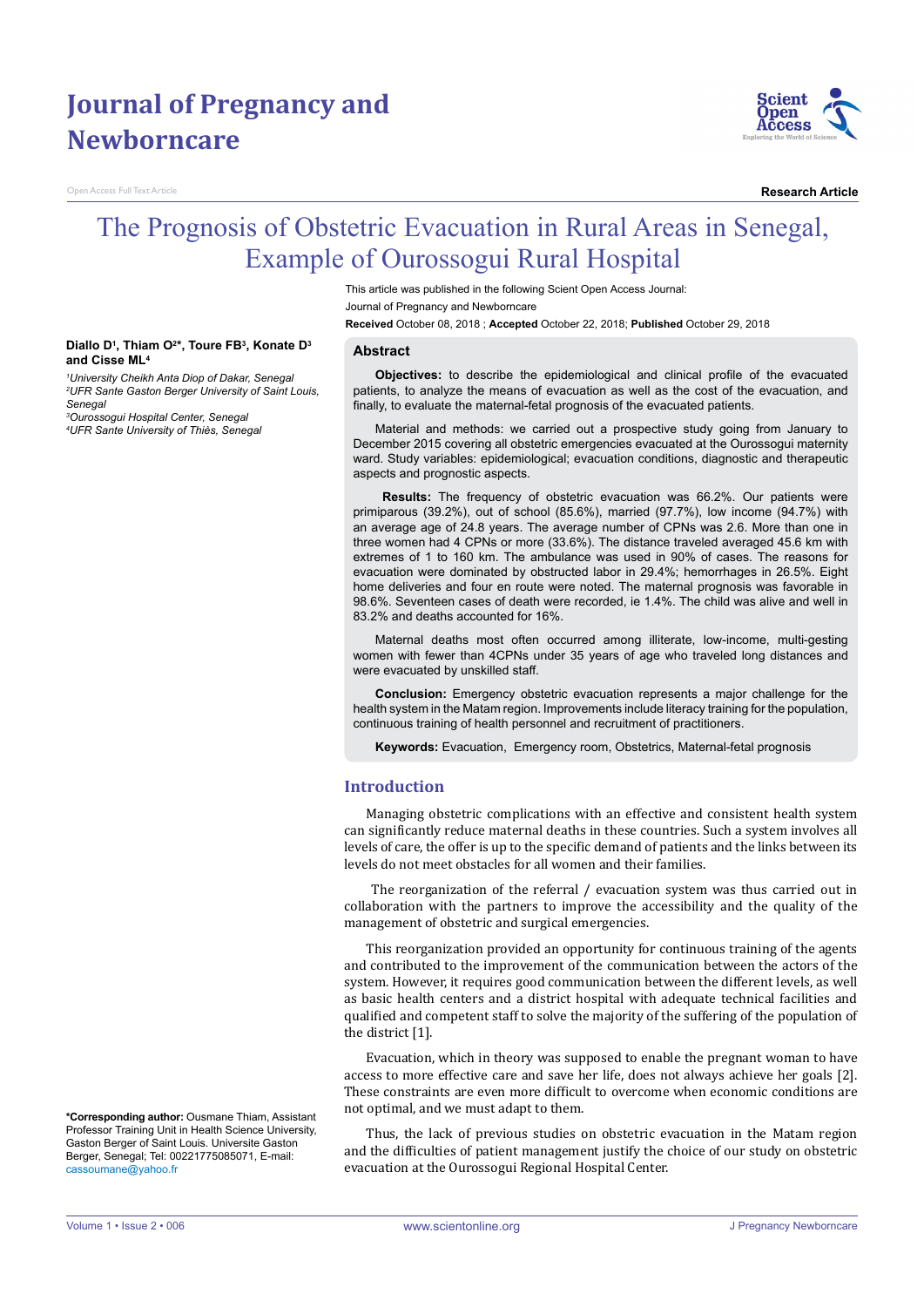The overall objective of this study is to assess the prevalence of obstetric evacuation. The specific objectives were (i) to describe the epidemiological and clinical profile of the evacuated patients, (ii) to analyze the means of evacuation, (iii) to evaluate the maternal-fetal prognosis of the evacuated patients, and finally (iii) to draw up recommendations

# **Methodology**

This is a cross-sectional prospective recruitment study covering a 12-month period from January 1, 2015 to December 31, 2015.

The study concerns all the patients evacuated to the maternity hospital of the Regional Hospital of Ourossoguiet during the study period.

The parameters studied were:

- Age, gestationality, parity, marital status, economic level, level of study, prenatal follow-up,
- data on the evacuation (departure time, arrival time, original structure, distance traveled, arrival status, information and means of information on the evacuation, reason and means of evacuation, person having decided on the evacuation, the treatment received before the evacuation, existence and quality of the venous route, the person who accompanied the patient),
- the data in the reception facility (treatment received urgently at the hospital, the age of pregnancy, outcome of pregnancy, diagnosis retained, time taken in charge), the maternalfetal prognosis, the duration of hospital stay, and
- the means feed back and means used.

The entry was made on the Excel software. The exploitation and analysis of the data were carried out thanks to the software Epi info. For the analytical component, Khi2, Student or Fisher tests were used. For each risk factor, the gross Odds Ratio was calculated; in the case of a positive epidemiological association measure, the confidence interval was calculated; a p-value of less than 0.05 was considered statistically significant.

## **Results**

From January 1st to December 31st 2015, we collected 1206 patients evacuated out of 1821 deliveries, a frequency of 66.2%.

#### **Descriptive results**

### **Epidemiological aspects**

**Age :** The average age of our patients was 24.8 with extremes of 12 and 46 years. Adolescent girls (age  $\leq$  19 years) were dominant, 357 cases or 29.6%

**Gravidity :** The average gestational age was 3 with extremes of 1 and 14. Multigestes were donating, 539 cases or 40.7%; followed by primigest 475 cases with 39.4%

**Parity :** The average parity was 2.6 with extremes of 0 and 14. Primiparas were dominant, 39.2% followed by pauciparas 24%

## **Progress of the pregnancy**

**Prenatal follow-up :** The mean number of ANC was 2.6 with

extremes of 0 and 6. Only 33.6% of patients completed 4 ANC and above. However, 9.8% of the patients performed 0 CPN.

The weight of the patient was recorded in the ANC notebook in 784 patients, 68% versus 421 cases or 34.9% without weight gain and in 1 case the book was forgotten. Blood pressure was monitored in 1072 patients, ie 88.9% versus 133 or 11% without blood pressure and the forgotten book was recorded once, ie 0.1%.

Albuminuria was performed in 243 women with 20.1% and in 962 cases or 79.8% albuminuria was not performed. The prescription was in adequacy with the diagnosis in 680 cases ie 56.4% against 525 cases that is 43.5% of inadequacy.

**Age of pregnancy :** The majority of patients had an estimated pregnancy of 909 cases or 75.4%. Pregnancy was in the 1st trimester in 4.3% of the cases and in the 2nd trimester for 6.3% then in the post-term in 1%

# **Evacuation conditions**

**Origin :** The average distance was 45.6 km with extremes of 1 to 160 km. Most patients traveled more than 20 km or 68%; those who traveled less than 10 km accounted for only 4.7% of evacuees (Table 1).

**Evacuation way :** Evacuation was provided by an ambulance to 1086 patients, 90%; Seventy-seven patients had arrived by their own means (6.4%) and 43 patients had used public transport (3.6%).

 In 831 cases (68.9%) the evacuation time was greater than or equal to 30 minutes and 355 cases (31.1%), the evacuation time was less than 30 minutes.

**Information before evacuation and reference document** : The referring provider had informed the hospital before the evacuation in 868 cases ie 71.7% and in 341 cases with 26.3%. Referring provider did not report to hospital.

The reference bulletin was complete in 294 cases or 24.4% incomplete in 898 cases with 74.4% and absent in 14 cases or 1.2%.

**Evacuation reasons :** The reasons for evacuation were dominated by obstructed labor 354 cases, ie 29.4% followed by haemorrhage 320 cases with 26.5% and hypertension and its complications 227 cases, ie 18.8%(Table 2).

**Table 1:** Distribution of patients by distance of origin.

| Distance in Km | Number of cas | Percentage |
|----------------|---------------|------------|
| < 15           | 57            | 4.7        |
| $15 - 20$      | 346           | 30,3       |
| > 20           | 783           | 68         |
| Total          | 1206          | 100        |

**Table 2:** Distribution of patients by evacuation pattern.

| Motif                 | Number of | Percentage |
|-----------------------|-----------|------------|
| Dystocia              | 354       | 29,4       |
| Hemorrhage            | 320       | 26,5       |
| HTA and complications | 227       | 18,8       |
| Other                 | 305       | 25.3       |
| Total                 | 1206      | 100        |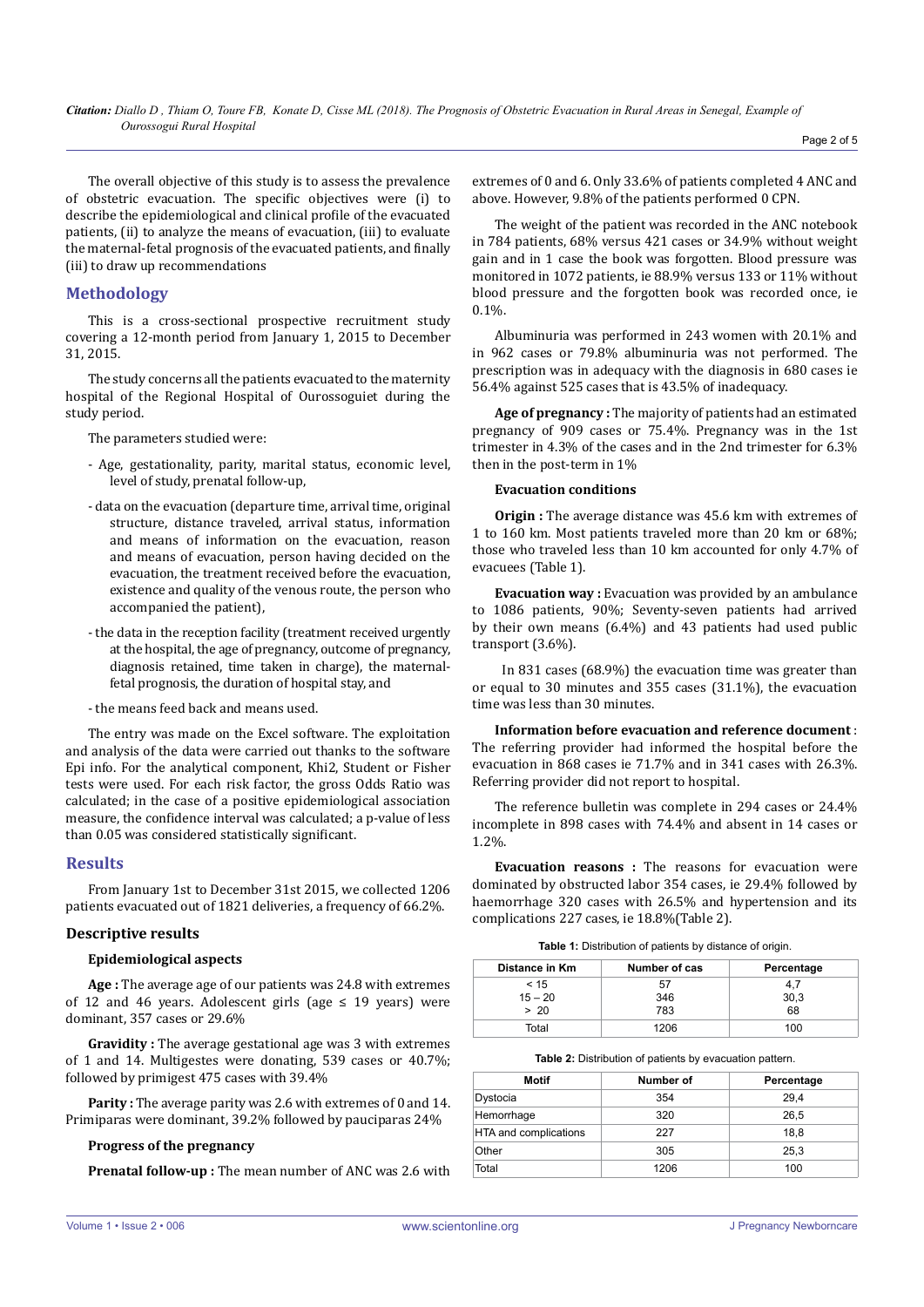**Table 3:** Distribution of patients according to the selected diagnosis.

| Diagnosis retained               | <b>Number of cases</b> | Purcentage |  |
|----------------------------------|------------------------|------------|--|
| Normal Work                      | 173                    | 14.3       |  |
| Dystocia                         | 298                    | 24.7       |  |
| Post partum heamorrhge           | 335                    | 27.8       |  |
| HTA and complications            | 225                    | 18,7       |  |
| Home delivery                    | 8                      | 0,7        |  |
| Delivery on the way              | 4                      | 0,3        |  |
| Medical pathology and pregnancy  | 18                     | 1.5        |  |
| Surgical pathology and pregnancy | 6                      | 0.5        |  |
| Other                            | 139                    | 11.5       |  |
| Total                            | 1206                   | 100        |  |

**Table 4:** Distribution of Patients by Obstetrical Treatment.

| Traitement obstétrical | Number of case | Purcentage |
|------------------------|----------------|------------|
| Normal Chirlbird       | 501            | 46,8       |
| Caesarean              | 420            | 39,2       |
| Instrumental           | 63             | 5,9        |
| Aspiration             | 50             | 4,7        |
| Expulsion              | 19             | 1,8        |
| Uterin revision        | 17             | 1,6        |
| Curettage              |                | 0,1        |
| Total                  | 1071           | 100        |

**Counter-reference way :** The counter reference was made in 1140 cases, ie 94.5%.

The means used was the telephone in 92.2% of cases; telephone and mail given to the patient in 5 cases, 0.4% and mail delivered to the patient when she left in 1.9% of cases.

#### **Diagnostic and therapeutic aspects**

**Pathological diagnosed at the entrance :** Work was normal at admission in 14.3% of cases. Haemorrhage was the leading diagnosis at entry in 335 cases or 27.8% followed by dystocia in 298 cases or 24.7%. However, we noted 8 cases of home delivery with 0.7% and 4 cases of delivery en route or 0.3% (Table 3).

#### **Supported**

All patients were supported in our structure.

**Medical treatment :** Obstetrical and surgical treatment were supervised by medical treatment. This medical treatment was dominated by the administration of vascular filling fluids in 1180 cases, ie 97.8% followed by antibiotherapy 728 cases or 60.4% and antihypertensive for 105 patients or 8.7%. Blood transfusion was performed in 160 patients, ie 13.3%. The injection of magnesium sulfate was performed in 68 patients, ie 5.6%. Medical treatment isolated from other procedures was performed in 109 cases, ie 9%.

**Obstetrical treatment :** Caesarean section was performed in 420 cases, ie 34.8% (420/1206) of patients, normal delivery in 501 cases (46.8%), instrumental delivery in 63 cases, or 5.9% of patients. The management of abortion by suction or curettage in 51 cases or 4.8%; uterine revision was performed for 17 patients, ie 1.6% of the evacuees. Thus, obstetric treatment was performed in 1071 patients, ie 88.8% (Table 4).

**Surgical treatment :** Surgical treatment was performed in 26 cases (2.2%). One-third of the procedures were dominated by haemostatic hysterectomy, episiotomy repair was performed in 26.9% of cases. Salpingotomy and tubal ligation were performed in 15.4% and 3.8% of cases, respectively.

**Indications of cesarean section :** The indications for

cesarean section were dominated by obstructed labor in 170 cases, 40.5% followed by haemorrhage in 107 cases with 25.5%, arterial hypertension and its complications 156 cases, ie 25.2%. Acute fetal suffering 19 cases or 4.5%; premature rupture of the membranes in 9 cases with 2.1%; Precious pregnancy, term overtaking and fetal malformations were found respectively 3 cases each or 0.7%.

The haemorrhagic pathologies were dominated by the retroplacental hematoma followed by the placenta previa. Bone abnormalities were predominant in obstructed labor.

#### **Support time**

The average time taken to care was 29 minutes with extremes of 5 and 155 minutes. This average time was 26 minutes for cesarized, 20 minutes for laparotomy, 25 minutes for natural vaginal delivery and 27 minutes for instrumental delivery.

#### **Hospital length of stay**

The average length of stay was 2.8 days with extremes of 1 and 21 days. This was on average 8 days for patients with morbidity and 2.8 days for patients with no complication. However, the deceased patients had an average length of stay of 2.81 days.

### **Analytical results**

#### **Maternal predictions**

**Age :** Women under the age of 35 accounted for 87.3% compared to 12.7% for the over 35s. There is a statistically significant difference ( $p = 0.001$ ). The risk of death for women over the age of 35 was 2.5.

**Income level and future of the mother :** Death occurred in low-income patients. We did not register deaths in high- and middle-income patients.

**Prenatal consultation :** The risk of maternal death was higher in patients with less than 4 ANC and maternal death was nil in those patients who had a CPN of  $\geq 5$ .

Women who performed more than 4 ANCs were 33.6% alive compared to 29.4%. ANC was a protective factor ( $OR = 0.134$ ).

Parity : There is a statistically significant relationship between parity and fate of evacuees ( $P = 0.019$ ). Maternal death was higher in multiparous evacuees. For parity greater than or equal  $(≥)$  to 4, we recorded 15 deaths and 2 deaths among primiparas.

Women with more than 5 parents accounted for 18.8% of live births compared to 41.2% of those who died. This difference was statistically significant ( $p = 0.02$ ). The risk of death was 3.03 in women over 5 pares.

**Factors related to distance traveled:** The deceased women who made more than 20km accounted for 58.8% against 65% among the living. This difference was not statistically significant ( $p = 0.5$ ).

#### **Prognostic factors of the child**

**Qualification of the person evacuating :** The death was found in 84% when the follow-up was provided by unskilled personnel against 73% for the living. This difference was statistically significant ( $p = 0.001$ ). The risk of death was 1.9 if follow-up was provided by unskilled staff.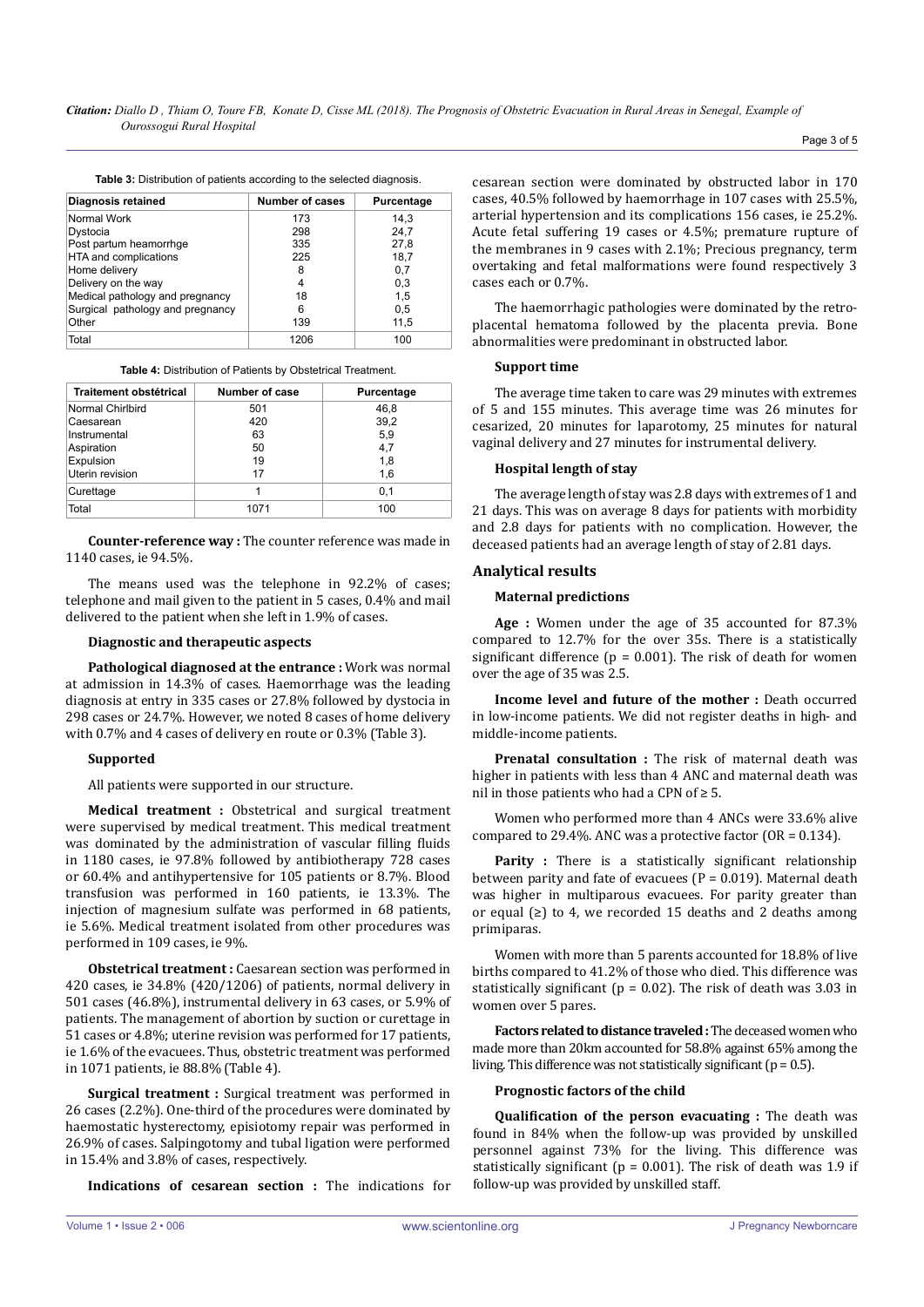o Factors related to distance traveled.

For a distance greater than 20 km, the child died in 81.5% compared to 7% for children who traveled less than 20km. This difference is statistically significant. The risk of death for the child was 3.4 when the distance is greater than 20 km.

# **Discussion**

Limitations of study: during our recruitment we faced poorly completed or poorly maintained

Out of 1821 inmates at the maternity ward of the Ourossogui Regional Hospital during the study period, 1206 patients were evacuated at a frequency of 66.2%. This rate is above the 31.2% found by Thiam [3] in the Saint Louis region (North of the country) in 2013, of the 46.7% reported by Cissé [4] in the Kolda region (South of the country). ) in 2010 and 50.5% of Imbert at the maternity ward of the Dakar Main Hospital [5].

The maximum distance traveled by parturientes was 160km for a minimum of 1km or an average of 45.6km. Sixty-five percent of our patients traveled more than 20km.

Our results are close to those of Thiam et al. [6] who reported an average distance of 48 km with extremes of 1 and 200km, 86% of their patients traveled a distance of more than 20km. Cissé and colleagues [4] in their series reported 84% of patients coming from Kolda districts and 8% of evacuees came from outside the region.

Adequate care and rapid medical management are imperatives to save the life of the mother or fetus in case of life-threatening [7]. Disadvantaged populations show difficulties in accessing obstetric care [7, 8, 9].

Long distances and geographical inaccessibility help to make evacuations long and worsen the condition of patients. Indeed, the longer the distance traveled, the higher the risk of maternal and neonatal mortality.

Our results are similar to those of Sépou et al., The most deceased evacuees were those who traveled a long distance [10].

The four minimum antenatal visits recommended by WHO are rarely complete. Women do not start until the 4th month of pregnancy and the completion rate in prenatal consultation (ANC) is very low. Few transhumant women receive skilled assistance during deliveries. Transhumants move beyond the limits of interventions of health posts, transhumance routes not reached by matrons, traditional birth attendants or non-itinerant multi-purpose relays [11].

In our study, only 33.6% of parturients reached the average of at least four prenatal consultations recommended by WHO. The same observation was made by Thiam and collaborators who found 33.3% of parturients who had 4 CPN [83]. This again proves the lack of knowledge of the interest of ANC during pregnancy in the peripheral localities of the country. However, only 25.8% of our patients had 3 CPN. Unlike Cissé in Kolda and Thiam in Ndioum respectively 54% and 53.3% reached the 3 CPN.

In general, the reasons for evacuation were related to obstetric emergencies. In Africa, these emergencies are dominated by dystocia, haemorrhage and infections [36]. In our series, the pattern of evacuation was dominated by dystocia followed by haemorrhage and arterial hypertension and its complications.

Our results are superimposable to those of Thiam and collaborators in northern Senegal who found a predominance of dystocia followed by haemorrhage and arterial hypertension and its complications [3]. In contrast, Cissé in southern Senegal found a predominance of haemorrhage followed by dystocia [4]. In the subregion, evacuation patterns are dominated by dystocia followed by haemorrhage and hypertensive emergencies [12,13].

This trend is justified in part by the fact that it is most often pathologies whose management requires a surgical procedure.

On arrival in the structure, there was a difference between the admission diagnosis and the reason for the evacuation. Thus, 14.3% of the evacuations were not justified because it was a normal job. The dystocia was retained as diagnosis at admission in 24.7% of cases against 29.4% as a reason for evacuation. The haemorrhages accounted for 27.8% of diagnoses retained above 26.5% retained as a reason for evacuation.

These same observations were made by Diarra Nama in Côte d'Ivoire. It reported 53.6% of dystocia as a reason for evacuation versus 56.2% of admission diagnoses and 9.9% of haemorrhages as a reason for evacuation compared to 17.6% of admission diagnoses [14].

However, we noted 8 cases of home delivery and 4 cases of delivery en route. This result is in line with African considerations where "the parturient must show her bravery by her ability to bear the pain" as long as possible to the point that some end up giving birth at home or en route.

Another study in France on the effect of distance on deliveries outside the hospital structure concluded that living far from a maternity home increased the risk of giving birth unexpectedly outside maternity. This is particularly evident in rural areas and for multiparous women living more than 30 km from a maternity hospital [9]. Living in very isolated geographical areas as a risk factor for unintended birth outside a maternity ward. This finding has been highlighted in countries such as Finland and Norway [16,17].

Maternal mortality is an indicator of the confluence and summation of social inequalities that affect women. It contributes to the transformation of a natural and happy event into a personal drama in the first place, then social through its perinatal and family repercussions.

Improving the health status of women of childbearing age is dependent on several MDGs, particularly those with a demographic impact. Mortality is very closely correlated with poverty [18].

Only 1.4% of our patients experienced a fatal outcome related to their condition with 15.3% morbidity. This morbidity was dominated by anemia 85.7% followed by hypertension 4.9% and haemorrhage 3.8%. Deaths by direct cause were observed in 94.1% of cases, dominated by HRP 56.3% followed by postpartum haemorrhage 12.5%.

In contrast, Thiam in northern Senegal found 98% of the cases of live and healthy mothers and among the living patients 3.4% had morbidity and recorded 2% of deaths [83].

In Benin, Tshabu Aguémon found a case fatality rate of 4.55% and immediate postpartum haemorrhage was the leading cause